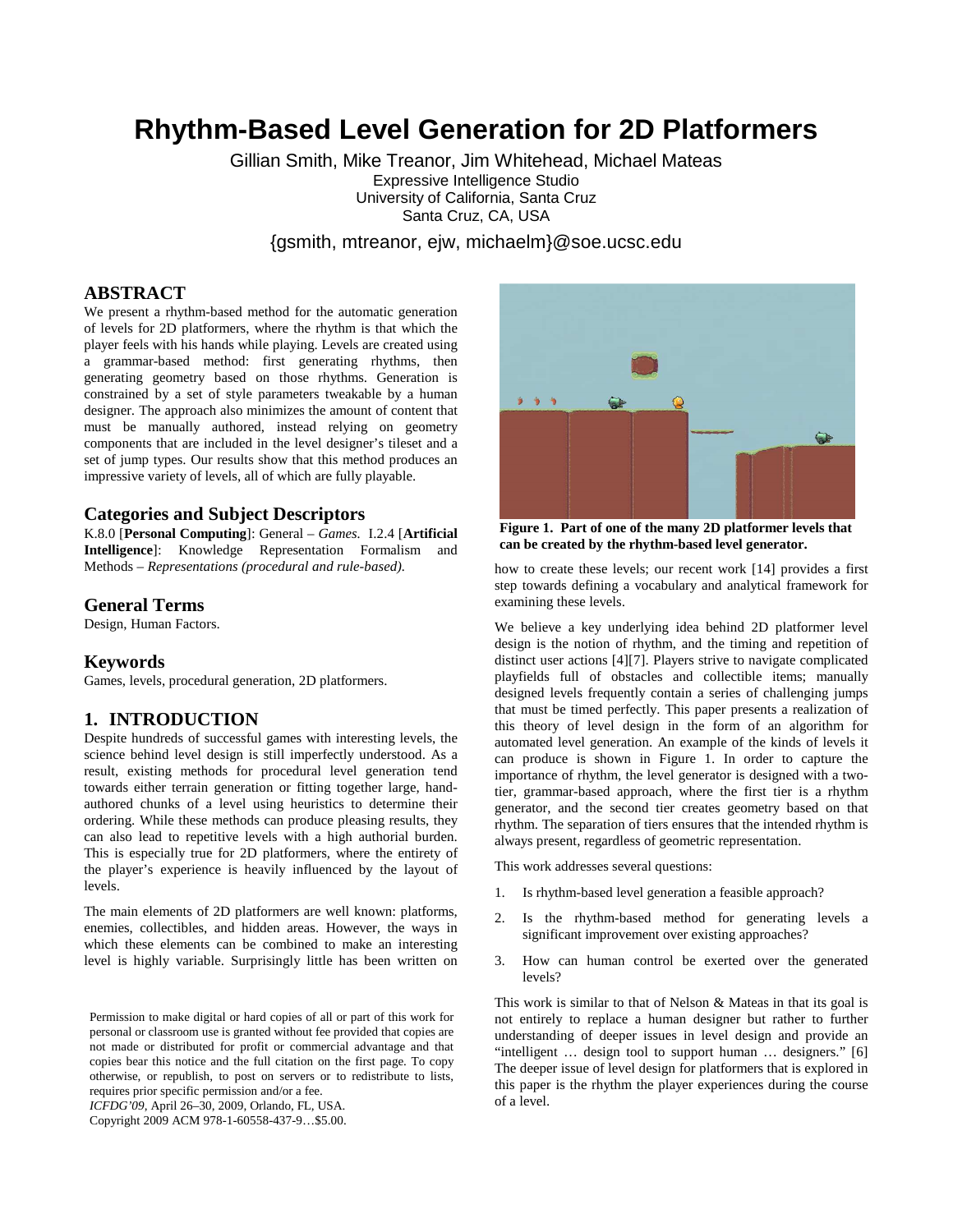Although the level generator itself is fully automated, it can take input from a human designer to restrict the kinds of levels that it will produce. The designer is provided a set of style "knobs"; these knobs dictate a general path through the level, the kinds of rhythms that can be generated, the types and frequencies of geometry components, and how collectible items (coins) are interspersed throughout the level. Adjusting these style parameters can drastically alter the generated levels.

This paper presents the details of the rhythm-based generator, and examples of the kinds of levels it can produce. The primary contribution of this work is its use of a two-layer grammar-based geometry generation system using rhythms that are made up of verbs, and the use of these verbs as a driver for geometry generation. The level generator can be guided by a human designer who tweaks the style of levels. The paper also presents a set of algorithms that operate on the level as a whole, including critics that determine how good a level is according to style parameters, and a method for decorating a level with coins.

### **2. RELATED WORK**

Ever since Rogue [16] became popular in the mid-1980s there has been interest in automated or procedural level generation. Even as recently as 2007, Hellgate: London [5] uses some of the same techniques to generate its levels. Rogue-like level generation operates on the principle of encoding level design knowledge into an algorithm that randomly generates levels. Dwarf Fortress [1] makes perhaps the most extensive use of procedural generation; everything in the game is automatically generated, including terrain, underground spaces, and even a world history.

Within the genre of 2D platformers, Markus Persson's *Infinite Mario Bros!* [11] generates levels by probabilistically choosing a few idiomatic pieces of platformer levels and fitting them together. While this technique produces levels that, on the surface at least, look and feel a great deal like Mario, over time it becomes apparent that there is very little variety between levels due to the repetition of idioms. Our work attempts to solve this problem by using a much finer granularity for geometry—the pieces that we fit together are much the same as those that would be found in a level designer's tileset. The designer need only classify those pieces by a set of rules for when they should show up. One consequence is a lower authoring burden as compared to existing level generation techniques, while producing a larger variety of levels.

*Spelunky* is another 2D platformer with procedurally generated levels [18]. This game uses Rogue-like level generation techniques to fill rooms with passages, treasure, and enemies. *Spelunky* belongs to a sub-genre of 2D platformers that is not well-suited to our approach of rhythm based level generation, as the challenges in the game are not dexterity-based, but rather exploration-based. Examples of the dexterity-based platformers that we target are Super Mario World [9] or Sonic the Hedgehog [12].

Other work that specifically addresses procedural level generation for 2D platformers is that of Compton & Mateas [3]. They also split up levels into smaller sections and generate those sections from individual platform tilesets; they call their sections "patterns" where we call ours "rhythm groups". Our work is quite different, though, in that our two-tiered approach to rhythm group generation, by explicitly separating rhythm generation and geometry generation, means we can represent more variety in levels than their pattern-building approach, in which rhythm is implicitly determined from geometry decisions. The use of style parameters also provides authorial control over our generated levels, missing in Compton & Mateas's work.

Recent work on procedural level generation in other game genres includes Togelius et al. [15], who take a difficulty-based approach for evolving levels for racing games. Their heuristics are based on creating more "fun" levels for players, whereas our critics operate given the designer's goals for the level.

Charbitat is an exploration into procedurally generated levels built by Michael Nietsche et al. [10]. Their work focuses on an evolving world that is based entirely on player actions; the components Charbitat uses to create a potentially infinite world are procedurally generated terrain tiles with randomly placed components within them. Although different from our work in terms of both genre and approach, a common idea is shared: a "procedurally determined context is necessary to structure and make sense of this [procedurally generated] content" [2]. While their context comes in the form of automatically generated quests, ours comes in the form of a rhythm for the geometry to follow and the style parameters we make available to a human designer.

Although not in the realm of content generation for games, other grammar-based approaches are related. The Instant Architecture [17] project uses grammars for both architecture generation and ensuring the correct distribution of attributes. Tableau Machine [13], an art generator, uses a grammar for generating art, and their method for solving the problem of under-constrained results by generate-and-test was the inspiration for our own implementation of critics.

### **3. SYSTEM OVERVIEW**

The rhythm-based approach for generating levels is described in Figure 2. It begins with a two-layered grammar-based approach for generating small chunks of a level, called rhythm groups [14]. The first stage creates a set of actions that the player will take,



**Figure 2. Level generation algorithm. Green squares indicate generated entities, while blue circles indicate constraints. Style parameters influence many aspects of level generation.**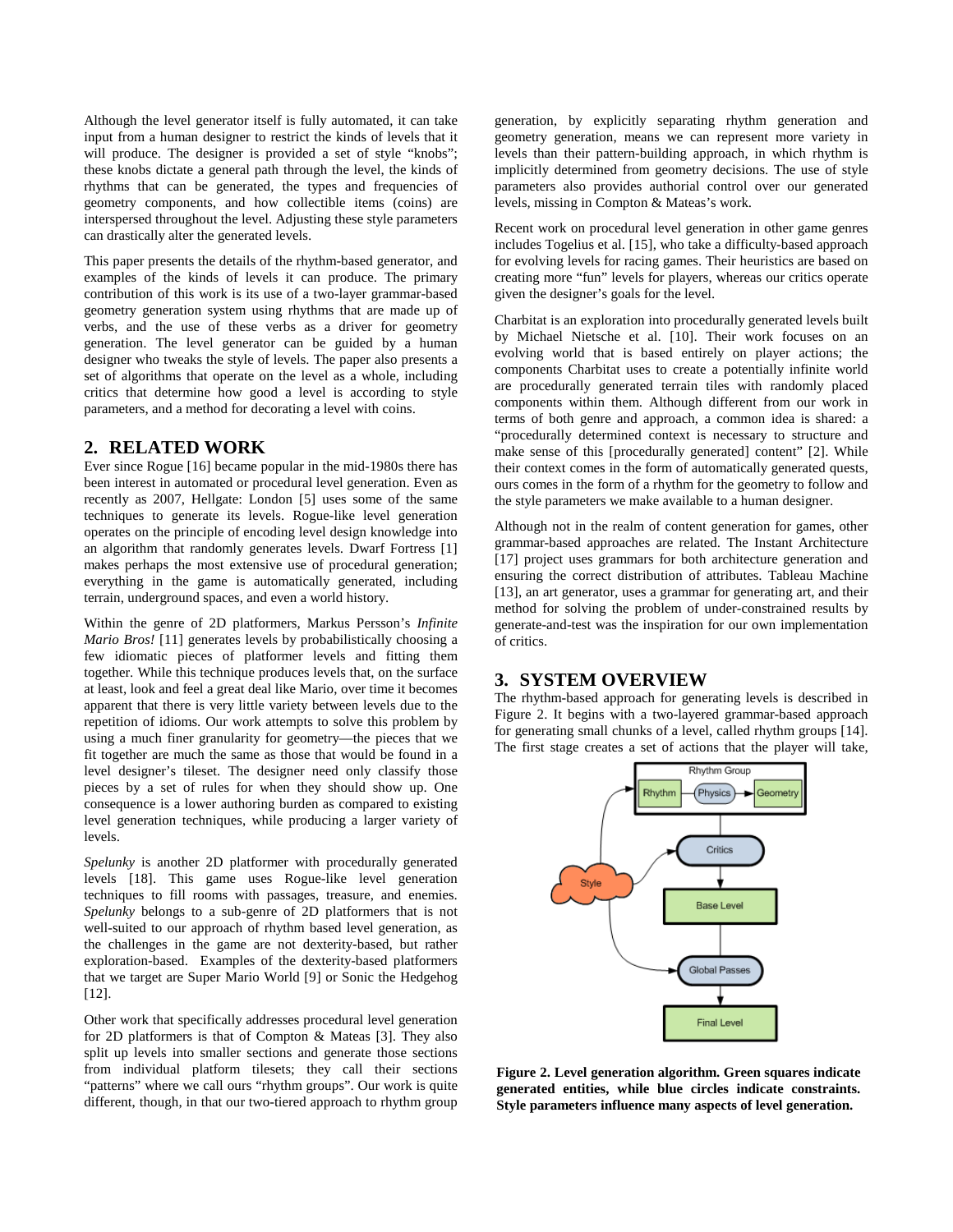constrained to form a rhythm. The second stage uses a grammar to convert this set of actions into corresponding geometry according to a set of physical constraints.

To form a complete level, rhythm groups are fit together side by side, bridging them with a small platform that acts as a rest area for the player. Many different levels are generated, forming a pool of candidate levels which are then tested against a set of critics to determine the best level. This level then is referred to as a "base level", which can be improved through decorating it with coins and tying its platforms to a common ground point.

At all stages of level creation, style plays an important role. Style is represented as a set of parameters that a human designer can tweak. Parameters include the frequency of jumps per rhythm group, and how often a spring should be generated for a jump.

### **4. RHYTHM GROUP GENERATION**

Rhythm groups are small, non-overlapping sections of a level that encapsulate a sense of rhythm for the player. For example, a rhythm group could be three short hops with minimal movement in between, or a repeated section of long runs with small jumps in between. To capture this sense of rhythm, rhythm and geometry are separated through a two-tiered generation system. All rhythm groups built off of the same rhythm may have a different geometric representation, but ultimately "feel" the same to the player. Rhythms maintain a length, density, beat pattern, and the ability to reflect or repeat that pattern. This section discusses the generation of rhythms and how they drive geometry generation through a set of physics constraints.

### **4.1 Rhythms**

The rhythm generator chooses a set of verbs corresponding to player actions; currently, the verbs it can choose from are "move" and "jump". It also chooses the times that these verbs should begin and end. This produces rhythms such as the following:

```
 move 0 5 
jump 2 2.25 
jump 4 4.25 
move 6 10 
jump 6 6.5 
jump 8 8.5
```
In this example, the player starts moving at 0 seconds, and



**Figure 3. Examples showing the effects of varying the length, type, and density of a rhythm. Lines indicate the length of the rhythm, and hatch marks indicate the times at which an action will begin. Figure 4. An example rhythm.** 

continues moving until 5 seconds. While moving, the player jumps once at the 2 second mark and again at the 4 second mark, each jump lasting .25 seconds. The length associated with the "jump" verb corresponds to the amount of time the player will hold down the "jump" button. Since different hold times influence the height of the avatar's jump, it is important to keep these jump types distinct. For example, the player may hold the button down for only .25 seconds, resulting in a very short hop, or may hold it down much longer for a long jump. The example rhythm above has the player moving almost all the time, except for a 1 second "wait" at time 5 due to the lack of a movement or jump command occurring at that time.

To introduce variety, the beat type, length, and density of the rhythms can be modified. The beat type refers to the way the start times of actions are organized to create rhythm. The current options are "regular", the beats spaced evenly, "random", the beats placed at random intervals, and "swing", the beats placed in a swung beat as understood in music theory. The length can be 5, 10, 15, or 20 seconds, and the density can be "low", "medium", or "high". Density refers to the number of actions that should be performed by the player during the rhythm group. Figure 3 shows examples of the types of rhythms that can be generated.

### **4.2 Geometry**

The geometry generator is responsible for taking rhythms from the rhythm generator and creating a possible interpretation for them. These interpretations can be wildly varied due to the number of options for each verb and the way jumps must be handled due to physics constraints.

Received verbs are first converted into a list of movement states and a queue of jump commands. The movement states ("moving" or "waiting") have a length associated with them, and the jump queue maintains the start time and length of each jump. For example, the rhythm:

| move $04$   |  |
|-------------|--|
| jump 2 2.25 |  |
| move $610$  |  |
| jump 66.25  |  |
| jump 8 8.75 |  |

forms the following set of states and jump queue. Figure 4 shows a graphical representation of this rhythm, with a solid line denoting movement, a dashed line denoting waiting, and hatch marks showing jumps.

```
States: [4, moving], [2, waiting], [4, moving]
```

```
Jumps: [2, short], [6, short], [8, long]
```
However, the jump length merely tells how long the player holds the "jump" button; the actual time in the air varies based on which jump type is chosen; a jump across a flat gap takes considerably less time than a jump onto a spring. Therefore, jumps consume some amount of the movement state list at the time the jump occurs. For example, assuming there are only two jump options

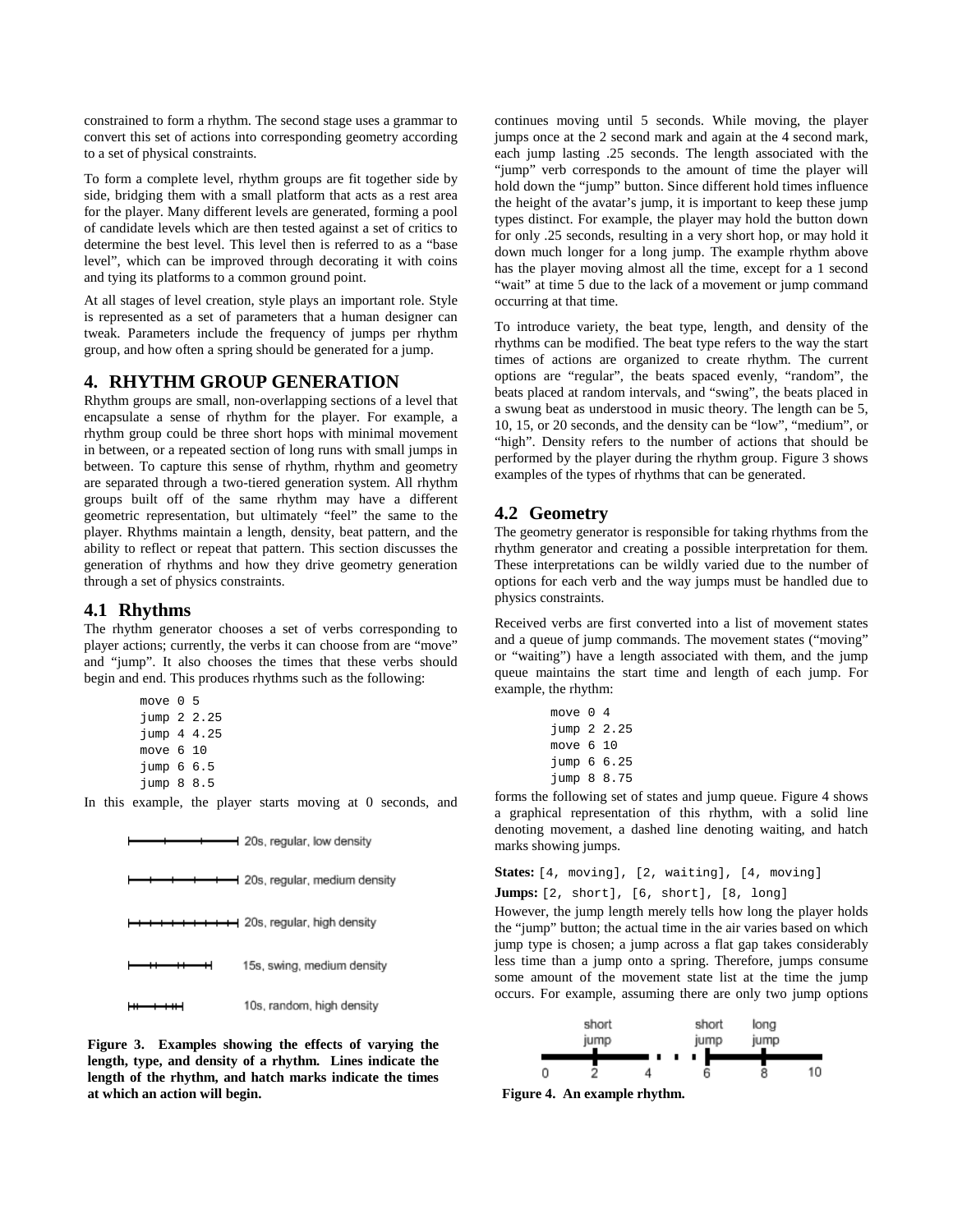

**Figure 5. Two different types of jump can contribute to different movement and jump state lengths. The blue area is the amount of time consumed by the jump being in the air.**

(flat gap and spring), and a jump across a flat gap takes 0.5 seconds and a jump onto a spring takes 1.5 seconds, processing the first jump in our example could result in one of the two configurations shown in Figure 5.

The states that the jump consumes are used to determine how large the gap is, using the physics model; the rhythm of stopping and starting motion is still felt by the player while in mid-air. Note also that the type of jump that the geometry generator chooses at any time must be constrained by the start time for the next jump, ensuring that one jump finishes before the next jump begins. This keeps complete control over rhythms in the hands of the rhythm generator.

#### **4.3 Geometry Grammar**

The movement states that are not consumed by jumping and queued jumps form the non-terminals in the geometry generation grammar (Figure 7). The "waiting" state is meaningless on its own, as there must be something to wait for. Generating geometry for a wait state involves looking ahead in the state list.

Figure 6 shows an example of an initial rhythm (top of Figure 6) and four different geometries that can be generated from it. Figures 6(b) and 6(d) show how moving platforms consume a wait-move-wait; other interpretations of two wait-moves in a row are shown in Figures 6(a) and 6(c). The dotted lines show how the first three jumps correspond to geometry; note that waits introduce variation to the physical length of the rhythm group and jumps that occur after waits no longer "line up" with the sample rhythm. This figure also show many different interpretations for each jump.

#### **4.4 Physics Constraints**

The physics model maintains information about the avatar's capabilities and the different types of jumps available. The model includes the avatar's size, maximum movement speed, initial

| move | 0. OO            | 8.00 |
|------|------------------|------|
| jump | 2.00             | 2.25 |
| jump | 4.00             | 4.25 |
| jump | 6.00             | 6.50 |
|      | move 10.00 12.00 |      |
|      | move 14.00 20.00 |      |
|      | jump 16.00 16.25 |      |
|      | jump 18.00 18.25 |      |
|      |                  |      |



**Figure 6. Four possible geometry interpretations of the provided rhythm. Small red boxes denote enemies to kill, small green boxes denote springs, blue boxes are enemies to avoid, large red boxes are stompers that follow the associated line, and platforms on green lines are moving platforms. The large green platform is the joiner from this rhythm group to the next.** 

jumping velocity, and the height the avatar can jump given a short, medium, or long jump button press. For jumps, the model includes the in-air time for each jump type, as well as the relative height difference for the two platforms on either side of a jump and the velocity imparted by a spring. Available slopes for platforms are also recorded. This model is ballistics based, extended to allow variable jump heights; the longer the player holds down the jump button, the longer the avatar will be in the air. This style is common for Mario-style platformers. More advanced player physics, such as double-jumping or walljumping, are not supported.

The physics model is responsible for providing the rhythm generator with information about the amount of time the avatar will be in the air for a given jump hold time. Its primary use, however, is to provide constraints for the geometry generator, thus ensuring that all generated levels are playable.

### **5. CRITICS**

Complete levels are generated by piecing together rhythm groups and connecting them with a "rest area" platform. Rhythm groups can optionally be repeated before this rest area, which can provide additional challenge [7] and more visual consistency.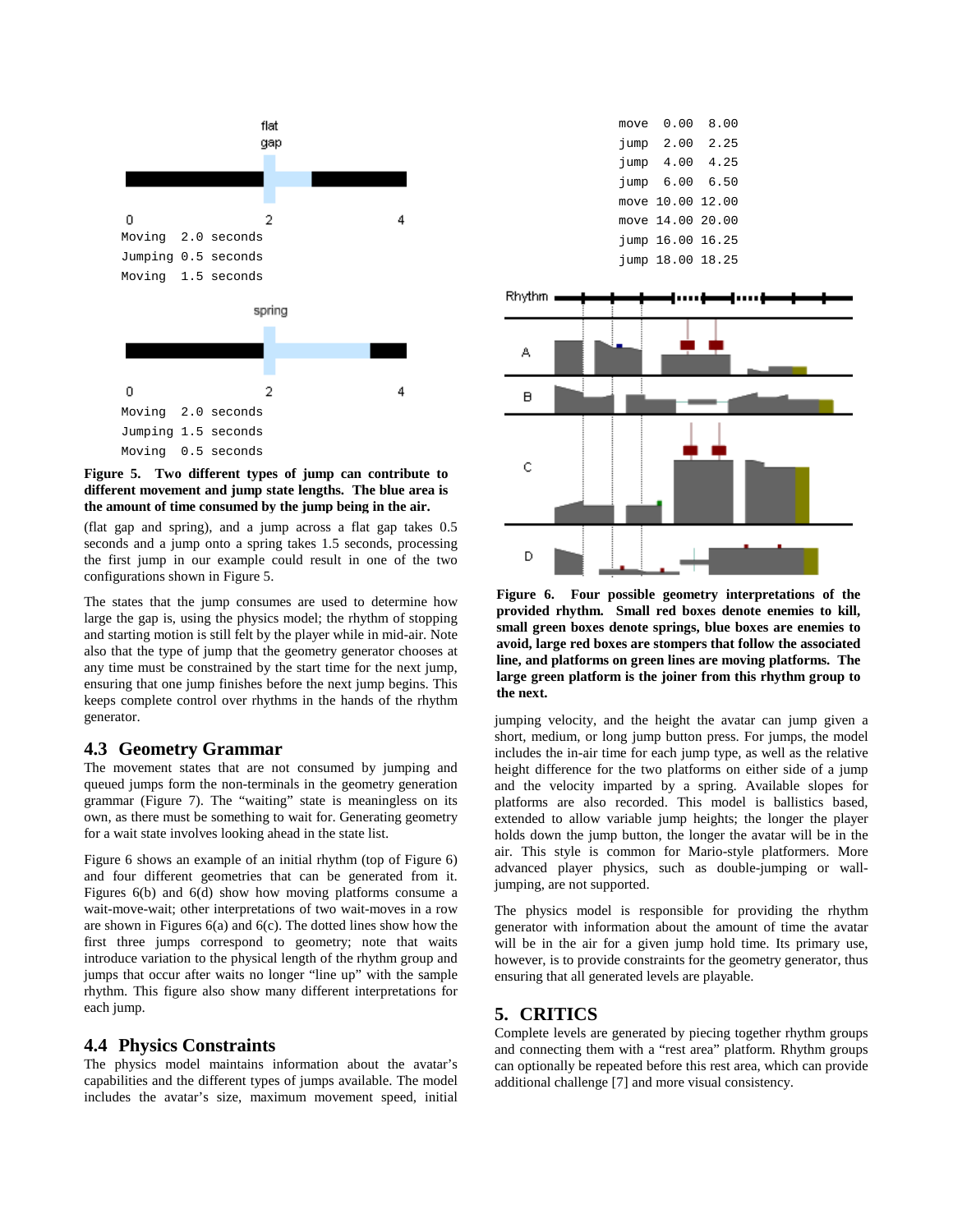| Moving                         | $\rightarrow$ Sloped   flat_platform                                         |
|--------------------------------|------------------------------------------------------------------------------|
|                                | Sloped $\rightarrow$ Steep   Gradual                                         |
| Steep                          | $\rightarrow$ steep slope up steep slope down                                |
| Gradual                        | $\rightarrow$ gradual slope up gradual slope down                            |
| Jumping $\rightarrow$ flat gap | (gap   no_gap) (jump_up   Down   spring   fall)<br>enemy kill<br>enemy avoid |
| Down                           | $\rightarrow$ jump_down_short   jump_down_medium   jump_down_long            |
|                                |                                                                              |

**Waiting-Moving**  $\rightarrow$  stomper

**Waiting-Moving-Waiting** -> moving\_platform\_vert

| moving\_platform\_horiz

#### **Figure 7. Geometry generation grammar. Player states derived from the generated rhythms are non-terminals in this grammar.**

Unfortunately, a common problem with using design grammars is over-generation; even with constraints on rhythms and the types of jump, the level design space specified by the grammar is simply too large and results in many levels that are undesirable. Attempts to tighten the grammar to eliminate undesirable levels generally results in eliminating some number of desirable levels. The basic problem is that design grammars are good at capturing local constraints, but some design constraints are global. This problem is addressed by generating many levels and testing them against a few different critics to determine which is best. Given a generated level, a critic can perform tests over the entire level to determine how well a given global constraint is met. Our level generator has two critics: fitting to a designer-specified line, and ensuring the correct distribution of level components according to the designer's style specification. The importance of each critic can be adjusted to alter the kinds of levels produced.

### **5.1 Line Distance Critic**

One input a human designer provides to the level generator is a path that the level should follow, providing control over where the level should start and end and the general direction it should follow in between. This critic serves to rein in the large space of levels that can be generated and allow the human designer to assert additional control; existing, human-designed levels in Super Mario World [9] and Sonic the Hedgehog [12] tend to follow regular paths, rather than meander aimlessly through space. The path is specified as a set of line segments which are not necessarily connected end-to-end. In order to fit levels to this line, the distance between platform endpoints and the line are computed. Good levels are those with minimal overall distance.

### **5.2 Component Style Critic**

There are many different parameters available for a human designer to alter, affecting all stages of the generation process; changing these parameters produces drastically different levels. Rhythm style parameters provide control over rhythm length, density, beat type, and beat pattern, as well as the frequency of a beat being a jump or a wait. In the geometry stage, there are parameters for the frequency of different jump types, and the probability of sloped platforms. These parameters contribute towards visual variation between levels, and are used in the component frequency critic. The path that a level should follow and the relative importance of following that path vs. having the correct frequency of components are style parameters for the critic stage. And finally, there is control for the numbers of coins in a group, the amount of space between those coins, and the probability for a coin to appear over a gap.

Style parameters are used in geometry generation as a weight for how often each component should be chosen; however, these weights only guarantee that over a large number of rhythm groups the frequency of each component will asymptotically approach the probability of it appearing. Each rhythm group is created by pulling a relatively small number of geometric components from a pool of generate-able components, and then levels are created by choosing a small number of rhythm groups from a large number of randomly generated rhythm groups. Therefore, there is no guarantee that the observed frequency of components will match the expected frequency, just as in a series of 10 coin flips there is no guarantee that 5 will come up heads and 5 will come up tails. The style critic is designed to ensure that the number of each type of component in the level best matches the probability distribution formed by the style parameters.

This critic works by applying the chi-square goodness-of-fit test to each potential level, and choosing the level with the smallest test statistic, representing the level that has the closest component distribution to the desired style.

### **5.3 Combining Critics**

There are many cases in which these two critics will contradict each other as to which level is best. For example, a level that is heavily weighted towards having springs will not fit a line that slopes only downward. To resolve this contradiction, the level with the lowest weighted average of the two critics is selected, where the weight on each critic determines its importance.

# **6. GLOBAL PASSES**

Although most of the level can be created with local generation techniques, it is important to be able to reason over these levels. The rhythm-based generator has two "global pass" algorithms: tying platforms to a common ground plane, and decorating levels with coins. These algorithms reason over both the player states and the geometry associated with them. Tying platforms to the ground provides some visual consistency for levels and removes the possibility of the player unintentionally falling off platforms that are spaced apart from each other.

Collectible items are treated as decoration over a level; this is stylistically consistent with Mario and Sonic-style platformers. However, games that treat collectible items as a primary goal, such as Donkey Kong Country [8], would perhaps be better served by placing coins during geometry generation.

Two rules determine collectible item placement:

1. Place a group of coins on a long platform of predetermined length that has no action other than move associated with it.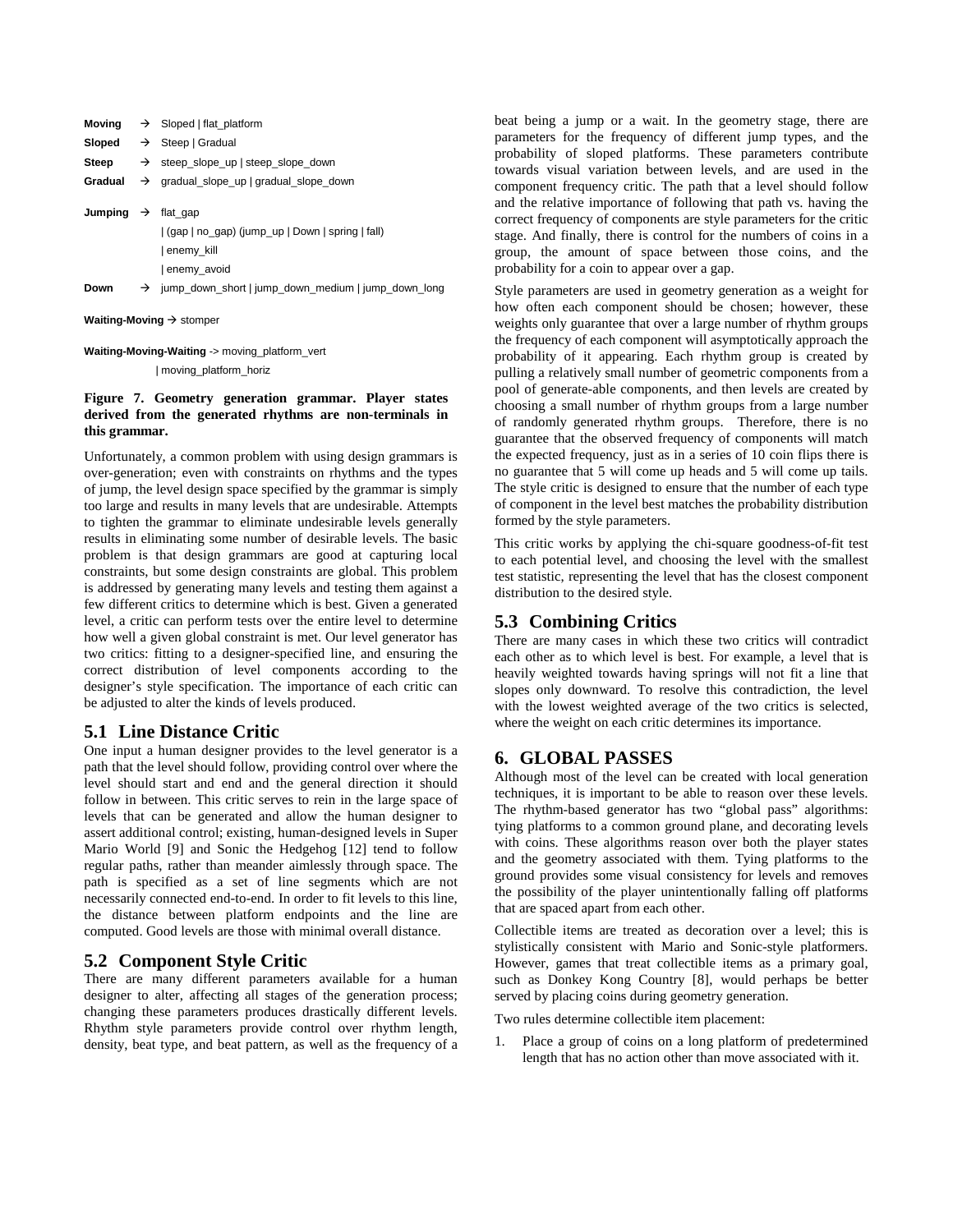

**Figure 8. A zoomed out screen shot of a level realized in Torque Game Builder.** 

2. Reward the risk of jumping over a gap, and provide guidance for the ideal height of a jump, by placing one at the peak of jumps that go over gaps.

It would also be easy to specify new, powerful rules for coin placement, such as along the path of a spring or fall to guide the player in the right direction, due to the separation of rhythm and geometry.

### **7. CREATING PLAYABLE LEVELS**

In order to make the generated levels playable, they are translated from the generator's internal representation of a level to the Torque Game Builder's level format. Torque Game Builder is a 2D game engine that is widely used for independent and commercial games. Because most platformers use tiles for visuals, the translation process requires reasoning about tiles and their size. This would otherwise not be a concern of the generator as it uses simple shapes to represent its geometry. The generator ensures that all platform dimensions are a multiple of a specified tile size. Then when translating to Torque, a tilemap is created that accounts for drawing the correct tile for the geometry. A section of one of our levels is shown in Figure 8.

### **8. EVALUATION**

This section evaluates the usefulness of each component in the level generator, using a process of hypothetically removing each component, then evaluating the impact that removal has on the generated levels.

### **8.1 Rhythm Generation**

We claim that generating rhythms is important for platformer level generation as it introduces structure and context for the levels. Purely randomly placed platforms are not sufficient for an interesting level, and remove the important concept of rhythmbased challenge from the game. Figure 9 shows an early attempt at generating rhythm groups by randomly placing platforms along a line. Stringing these platforms together created playable levels, but they were visually unappealing and not much fun.

In contrast, the rhythm-based levels are more appealing and have a better sense of flow. The length, density, and style of rhythm can be modified for each rhythm group, leading to interesting, highly varied levels.

### **8.2 Geometry Generation**

Obviously any level generator requires a geometry generation component; without one, there would be no levels to evaluate.

However, we can examine how our fine-grained, grammar-based approach to geometry generation is an improvement over existing techniques.

The rhythm-based generator provides 14 different kinds of geometry for jumps, 5 different kinds of geometry for moves, three different types of rhythm, four different lengths of rhythm, and three different densities for rhythm. As a result, the number of rhythm groups that can be generated is considerably larger than the number of rhythm groups that a human could author. Infinite Mario Bros! [11], which is the best platformer level generator to our knowledge, has only five manually authored sections of a level. While these can be combined in a potentially infinite number of combinations, the space of levels we can create is much bigger and more varied.

### **8.3 Critics**

Critics are vital to the success of our level generator due to the huge space of potential levels that can be created without them. These levels can be quite repetitive, potentially with too much space devoted entirely to running along long platforms or jumping to kill many enemies. This is a common problem in using grammars to generate content. The critics operate on a set of 1000 candidate levels and serve to ensure that the final generated levels are not only playable, but also interesting. The evaluation of critics answers how distance and component measures react to different permutations of style parameters and how their existence produces better levels.

The distance critic finds the best fit of a generated level to the control line, as described in Section 5.1. Figure 10 shows the



**Figure 9. A "rhythm group" created with no sense of rhythm. The algorithm for making this geometry places platforms randomly along a line. Although the levels created with this method are playable, they have no sense of flow and are not visually appealing.**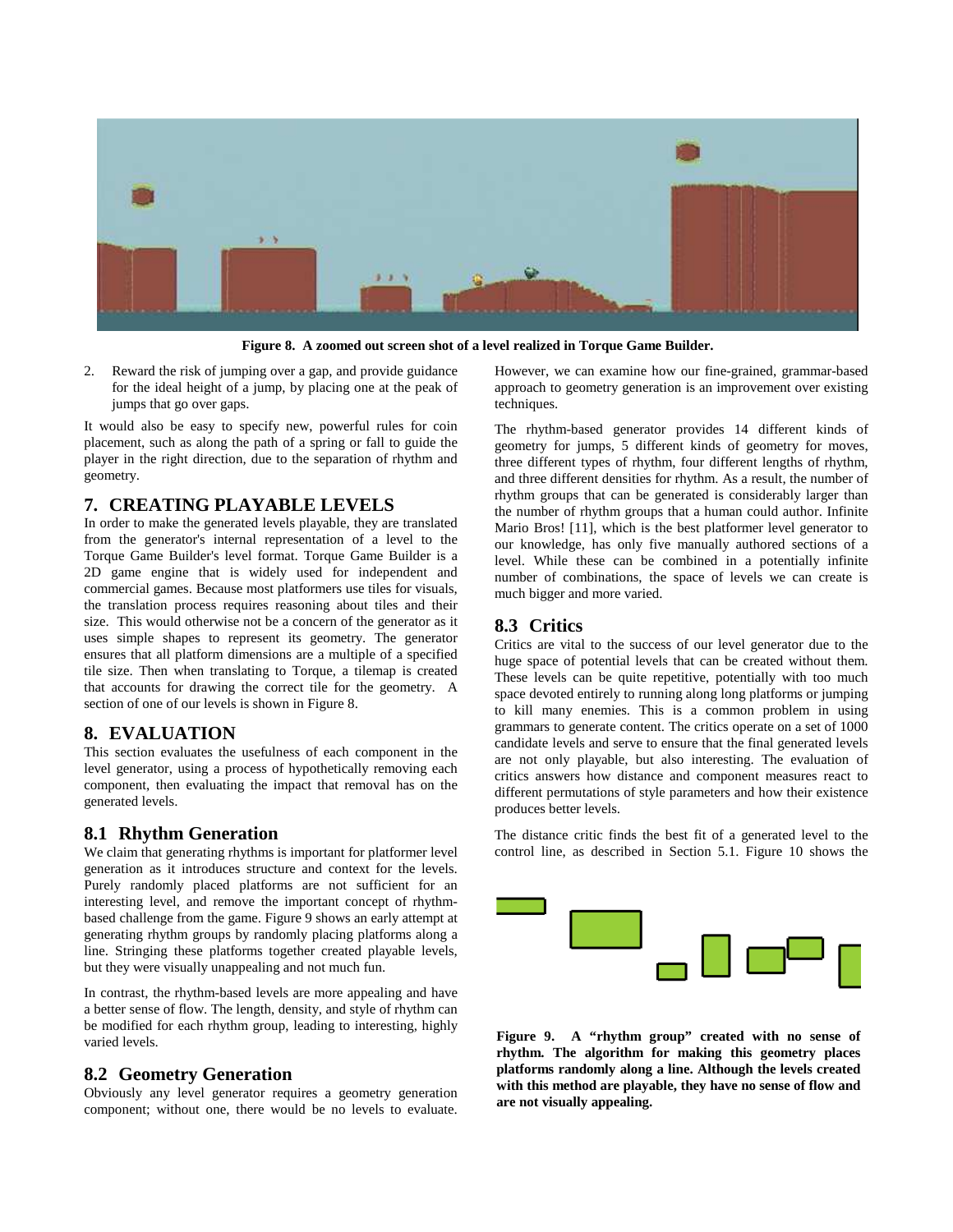

#### **Critic Distance Measures**

**Figure 10. Frequency of distance from the control line with varying style parameters. "Straight Line, Weighted Even" denotes a straight line with all probabilities for jump components weighted equally. "Sloped Down Line, Weighted Up" is a line that slopes downward where probabilities for jumping up are weighted highly. "Sloped Up Line, Weighted Even" is a line that slopes upward where probabilities for jump components are weighted equally.**

frequency of the measured distance from the control line given different configurations of style parameters. In the figure, the xaxis contains the bins of values returned by the distance critic, and the y-axis denotes the frequency that a distance inside that bin was recorded over a series of 1000 runs. Figure 11 provides context for these distance values by giving example levels and the distances assigned to them. Given these wildly different line measures, it is clear that it is impossible to rely on a good fit to the line through careful selection of style parameters alone. Therefore, the distance critic is vital to ensure a fit to the control line.

The component critic attempts to minimize the distance between observed and expected frequencies of components, as described in Section 5.2. Figure 12 shows the frequency of these component distances over 1000 runs. As expected, the frequency of generated components is generally close to the component frequency specified in the component style parameters. Figure 13 compares the observed component frequency for two different generated



#### **Component Critic Values**

**Figure 12. Frequency of component critic values over 1000 generated levels. The x-axis contains the bins of component critic values, and the y-axis denotes the frequency that a critic value falls into one of those bins. These frequencies stay roughly the same regardless of style parameter choices.** 



**Figure 11. Examples of levels that are different distances from the horizontal control line. The top level has a distance measure of 2.1474, the middle a distance measure of 9.8020, and the bottom a distance measure of 45.3052.** 

levels (each with its computed critic values) to the expected component frequency. The level with the lower distance (critic value 4.0) has a jump component frequency distribution that is very close to the expected component frequency. The level with high distance (critic value 83.4) is far from the expected frequency; half of the generated jumps are of type 4, and many jump types not present. Although the values for the component critic have less variation than that of the line critic, it is still important to have this critic as it ensures the best fit to the designer's requested style.

In combining the two critics, it is important to find a compromise between the best fit to the line and the best fit to desired component frequency. Figure 14 shows the distribution of the combined critic measure with even weighting of the two critics. Several observations can be made of this frequency distribution. Even though two critics are being combined, the distribution still has a distinct peak far from the lowest value. This highlights the importance of generating a large number of levels, and then choosing the one with lowest combined critic value.

An underlying assumption is that optimizing for both critic values yields the best level. It is certainly possible that one of the 999 rejected levels is fun and interesting to play. The critics select for the level that is closest to the intent of the level designer, as expressed by the control line and style parameters. Other critics

# **Expected vs. Observed Component Frequencies**



**Figure 13. This graph shows expected vs. observed component frequencies for two different critic values. There are 13 different jump types in our generator; for simplicity, we denote each of these by number on the x-axis. The y-axis shows the percentage occurrence of each jump type given the critic value.**